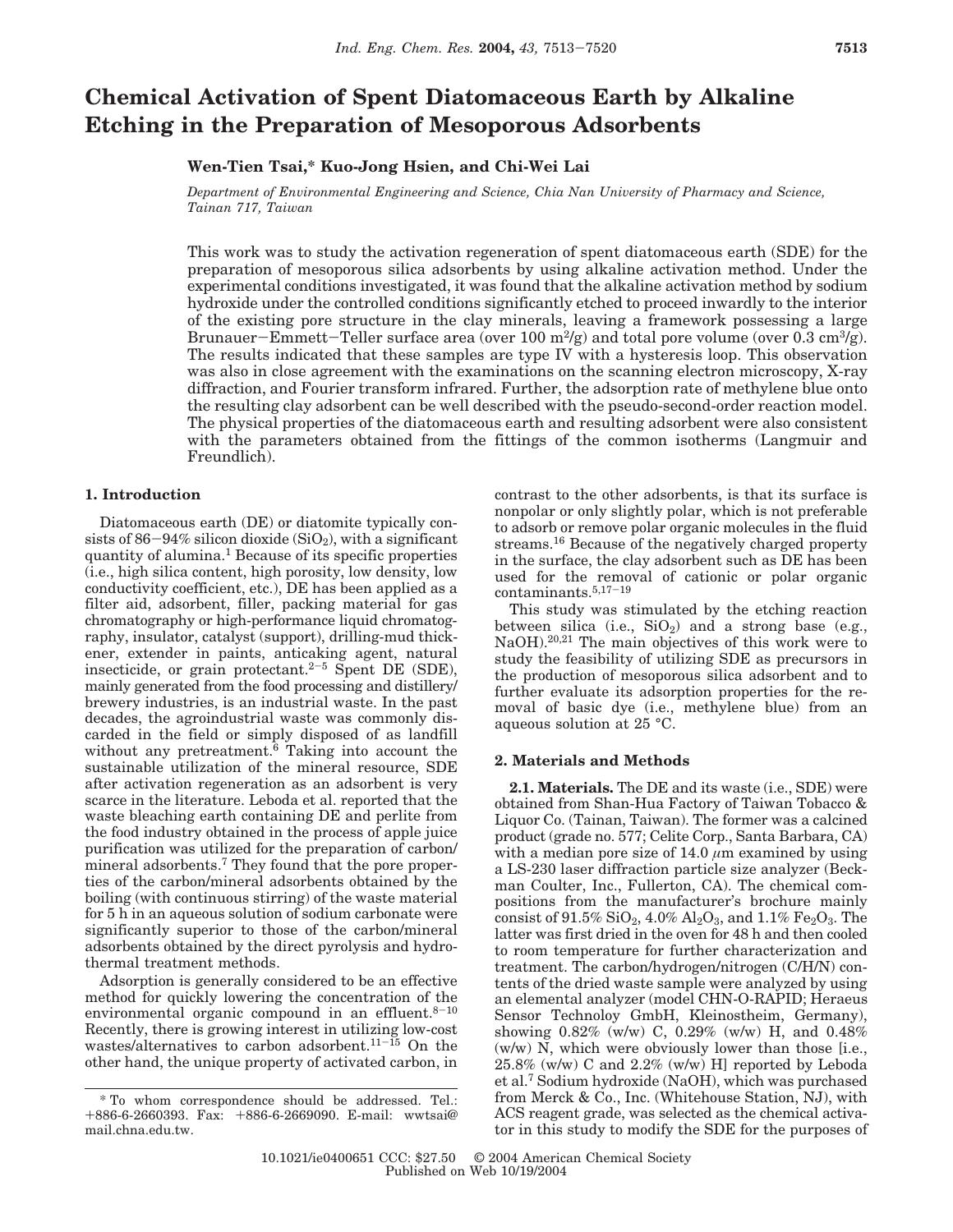removing residues left in that chemically create finer pores. The adsorbate used in the adsorption experiments was methylene blue (i.e., basic blue 9; CI 52015) with a minimum purity of 99% from Sigma Chemical Co. (St. Louis, MO).

**2.2. Chemical Modification.** Prior to the chemical modification with NaOH, the SDE was preliminarily tested with common strong acids (including sulfuric acid, phosphoric acid, hydrochloric acid, nitric acid, and acetic acid) to evaluate the usefulness of an increase of pore properties (i.e., specific surface area and/or pore volume) because the clay minerals were traditionally achieved by an acid activation method in which the acid penetration proceeded into the interior of the lattice structure from the edges, leaving a framework possessing a large area.<sup>22-27</sup> However, it was found in the study that the acid activation method had no profound influence on the pore structures compared to those of commercial DE, revealing that silicon dioxide in the frame structure of the SDE was quite unreactive during the acid treatment.

On the basis of the etching reaction between silica  $(i.e., SiO<sub>2</sub>)$  and a strong base (i.e., NaOH),  $5-25$  g of the dried SDE was mixed with 100 mL of the NaOH solutions with various concentrations. Under holding times of  $0.5-24.0$  h and temperatures of  $25-100$  °C (boiling condition), the alkaline activation was carried out on a stirrer/hot plate with a boiler/reflux condenser. Afterward, the sample solution was filtered in a vacuum filter flask and washed sequentially with deionized water five times to remove the salt ions and other residues. The resulting solid was finally dried at 105 °C for 24 h and stored in a desiccator after drying.

**2.3. Characterizations.** The pore structures of DE, SDE, and NaOH-activated products relating to the surface area and pore volume were obtained by measuring their nitrogen adsorption/desorption isotherms at -196 °C in an ASAP 2010 apparatus (Micromeritics Co., Norcross, GA).28 From the data of the total pore volume  $(V_t)$  and true (helium) density  $(\rho_s)$ , the particle density  $(\rho_p)$ , and porosity  $(\epsilon_p)$  can be further obtained.<sup>29,30</sup> X-ray diffraction (XRD) was employed to observe the changes in crystallinity between the samples by using a Siemens D500 instrument (Cu K $\alpha$  radiation). The surface pictures of the samples were made using scanning electron microscopy (SEM) by a JEOL JXA-840 (JEOL Ltd., Tokyo, Japan) apparatus. The *ζ* potentials of the samples were determined by a Zeta-Meter system 3.0 (Zeta-Meter Inc., Long Island City, NY) to obtain the charges at the surface of the mineral particles. Each data point was an average of at least five measurements. The Fourier transform infrared (FTIR) spectroscopy analysis has been used for the examination of functional groups on the surface of the samples. The spectrum was measured and recorded  $(500-2500 \text{ cm}^{-1})$ on a spectrometer (model DA 8.3; Bomen Co., Vanier, Quebec, Canada).

**2.4. Adsorption Tests.** Adsorption behaviors of the samples (including DE and an optimal activated solid) were tentatively determined to evaluate their potentials for the removal of methylene blue from an aqueous solution at 25.0 °C. All of the experiments of adsorption dynamics were carried out in a ca. 3-L stirred batch adsorber with four baffles, as similarly described in our previous studies.31,32 In the present study, the adsorption solution was maintained at the same conditions

**Table 1. Main Physical Properties of DE and SDE**

| sample    | $S_{\rm EFT}^a$<br>$(m^2/g)$ | $S_1{}^b$<br>$(m^2/g)$ | V.c<br>$\rm (cm^3/g)$ | $\rho_s^d$<br>$(g/cm^3)$ | $\rho_p^e$<br>$(g/cm^3)$ | $\epsilon_{\rm n}$ |
|-----------|------------------------------|------------------------|-----------------------|--------------------------|--------------------------|--------------------|
| DE<br>SDE | 3.99<br>0.38                 | 5.54<br>0.56           | 0.0065<br>0.0039      | 2.256<br>2.413           | 2.223<br>2.391           | 0.0146<br>0.0091   |

*<sup>a</sup>* BET surface area. *<sup>b</sup>* Langmuir surface area. *<sup>c</sup>* Total pore volume  $d$  True density.  $e$  Particle density, calculated by  $\rho_p$  =  $1/[V_t + (1/\rho_s)]$ . *f* Particle porosity, computed by  $\epsilon_p = 1 - (\rho_p/\rho_s)$ .



**Figure 1.** Nitrogen adsorption/desorption isotherms of DE.

(e.g., solution volume  $= 2$  L and pH  $= 11.0$ ) with an outer circulating water bath for the adsorbability of the basic dye under various initial concentrations. The concentration of the dye filtrate was measured immediately using a spectrophotometer (Hitachi UV-2001) at a  $\lambda_{\text{max}}$  of 661 nm. The amounts of methylene blue adsorbed onto the two adsorbents were determined as follows:

$$
q_t = (C_0 - C_t) V / W \tag{1}
$$

where  $C_0$  and  $C_t$  are the initial and liquid-phase concentrations of a dye solution at *t* time (mg/L), respectively, *V* is the volume of the dye solution (ca. 2 L), and *W* is the mass of the dry adsorbent used (g).

#### **3. Results and Discussion**

**3.1. Physical and Chemical Characterizations.** The data in Table 1 indicate the Brunauer-Emmett-Teller (BET) and Langmuir surface areas, total pore volumes, densities, and porosities of the starting materials DE and SDE, revealing that these adsorbents possess poor pore properties toward the probe molecule (i.e., nitrogen). It will be expected that the desorption hysteresis loop does not occur practically on the  $N_2$ isotherm, as shown in Figure 1. On the basis of the Brunauer, Deming, Deming, and Teller (BDDT) classification,<sup>28</sup> the adsorption isotherm belongs to a typical type II, which is most frequently encountered when adsorption occurs on nonporous materials or on materials with macropores or open voids.

It follows from the analysis (seen in Figure 2) of the BET surface area of the resulting solids prepared under a fixed holding time of 2 h and a solid/liquid ratio of 5 g/100 mL. In the NaOH-activated clay series, the rate of increase in the pore property at a NaOH concentration of 2.24 M is evidently faster than that at a NaOH concentration of 1.12 M. Also, the increase in the temperature from 60 to 100 °C tends toward pore development in the clay structure, resulting in an increase in the surface area. On the other hand, the effect of the activation time under an activation temperature of 80 °C and a solid/liquid ratio of 5 g/100 mL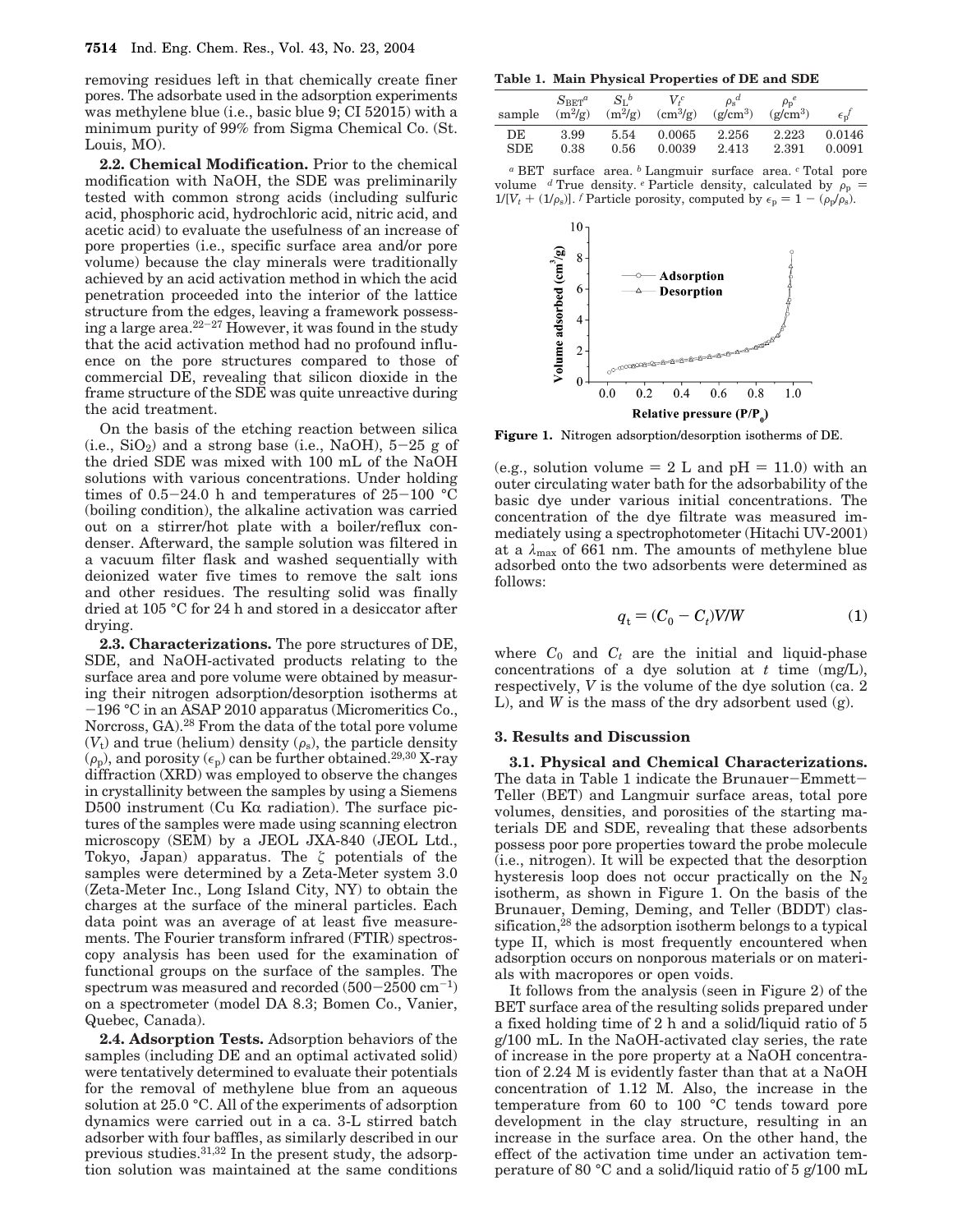

**Figure 2.** Effect of the activation temperature on BET surface areas of the resulting solid prepared at a NaOH concentration of 2.24 M, a fixed holding time of 2 h, and a solid/liquid ratio of 5 g/100 mL.



**Figure 3.** Effect of the holding time on BET surface areas of the resulting solid prepared at a NaOH concentration of 2.24 M, an activation temperature of 80 °C, and a solid/liquid ratio of 5 g/100 mL.

on the pore properties of the resulting solids is shown in Figure 3. It seems that the activation time plays a less important role in the production of the porous materials. It is seen that, with an increase in the activation time from 10 to 24 h at a NaOH concentration of 2.24 M, the BET surface areas of the resulting solids are only increased from 75 to 108  $\mathrm{m}^2/\mathrm{g}$  as a result of the development of porosity. The pore properties were observed to increase gradually at a longer activation time, which should be due to the etching reaction in progress.

According to the data obtained from the preliminary experiments described above, the activation condition at an impregnation temperature of 100 °C (boiling) seems to have the most efficient effect on the development of pores. Table 2 lists the pore properties of the resulting products chemically activated from SDE at an activation time of 2 h and a solid/liquid ratio of 5 g/100 mL under various NaOH concentrations. In the moderate NaOH concentration range studied (i.e., 0.56-3.36 M), the pore properties (e.g., BET surface area) of the resulting solids basically increase with increasing NaOH concentration; i.e., ASDE-C1  $(5.4 \text{ m}^2/\text{g})$  < ASDE-C2  $(18.3 \text{ m}^2/\text{g}) <$  ASDE-C3 (98.1 m<sup>2</sup>/g). However, the values were observed to decrease gradually at a NaOH concentration of 3.36 M, which was possibly attributed to the rigorous reaction, resulting in the mesoporous pores

**Table 2. Main Physical Properties of the Activated SDEs (ASDE Series) Produced with Various NaOH Concentrations***<sup>a</sup>*

|                                                                    | NaOH  |               |             |       |                |                |                |
|--------------------------------------------------------------------|-------|---------------|-------------|-------|----------------|----------------|----------------|
|                                                                    | concn | $S_{\rm BET}$ | $S_{\rm L}$ | $V_t$ | $\rho_{\rm s}$ | $\rho_{\rm p}$ |                |
| sample id (M) $(m^2/g)$ $(m^2/g)$ $(cm^3/g)$ $(g/cm^3)$ $(g/cm^3)$ |       |               |             |       |                |                | $\epsilon_{n}$ |
| ASDE-C1                                                            | 0.56  | 5.4           | 8.9         | 0.018 | 2.540          | 2.429          | 0.044          |
| ASDE-C2                                                            | 1.12  | 18.3          | 31.1        | 0.060 | 2.545          | 2.208          | 0.132          |
| ASDE-C3                                                            | 2.24  | 98.1          | 165.8       | 0.258 | 2.731          | 1.602          | 0.413          |
| ASDE-C4                                                            | 3.36  | 72.6          | 147.4       | 0.229 | 2.954          | 1.762          | 0.404          |
|                                                                    |       |               |             |       |                |                |                |

*<sup>a</sup>* Prepared under the conditions of a temperature of ca*.* 100 °C  $(boiling)$ , a holding time of 2 h, and a solid/liquid ratio of 5  $g/100$ mL.



**Figure 4.** Nitrogen adsorption/desorption isotherms of the resulting solid (ASDE-t3).

produced being blocked by retained mineral and/or NaOH salt residues. In contrast to the data in Figure 3, it is noticeable that the pore property of the sample ASDE-C3 is close to that of the sample (denoted as ASDE-T80) produced at a NaOH concentration of 2.24 M, an activation temperature of 80 °C, and a holding time of 24 h, revealing that utilizing the boiling condition is an effective approach to decreasing the activation time in the production of mesoporous materials in the study. The nitrogen adsorption/desorption isotherm of the sample ASDE-C3 is shown in Figure 4. Compared with the above-described sample DE (Figure 1), a small hysteresis loop can be seen and closely connected with the interpretation of the type IV isotherm according to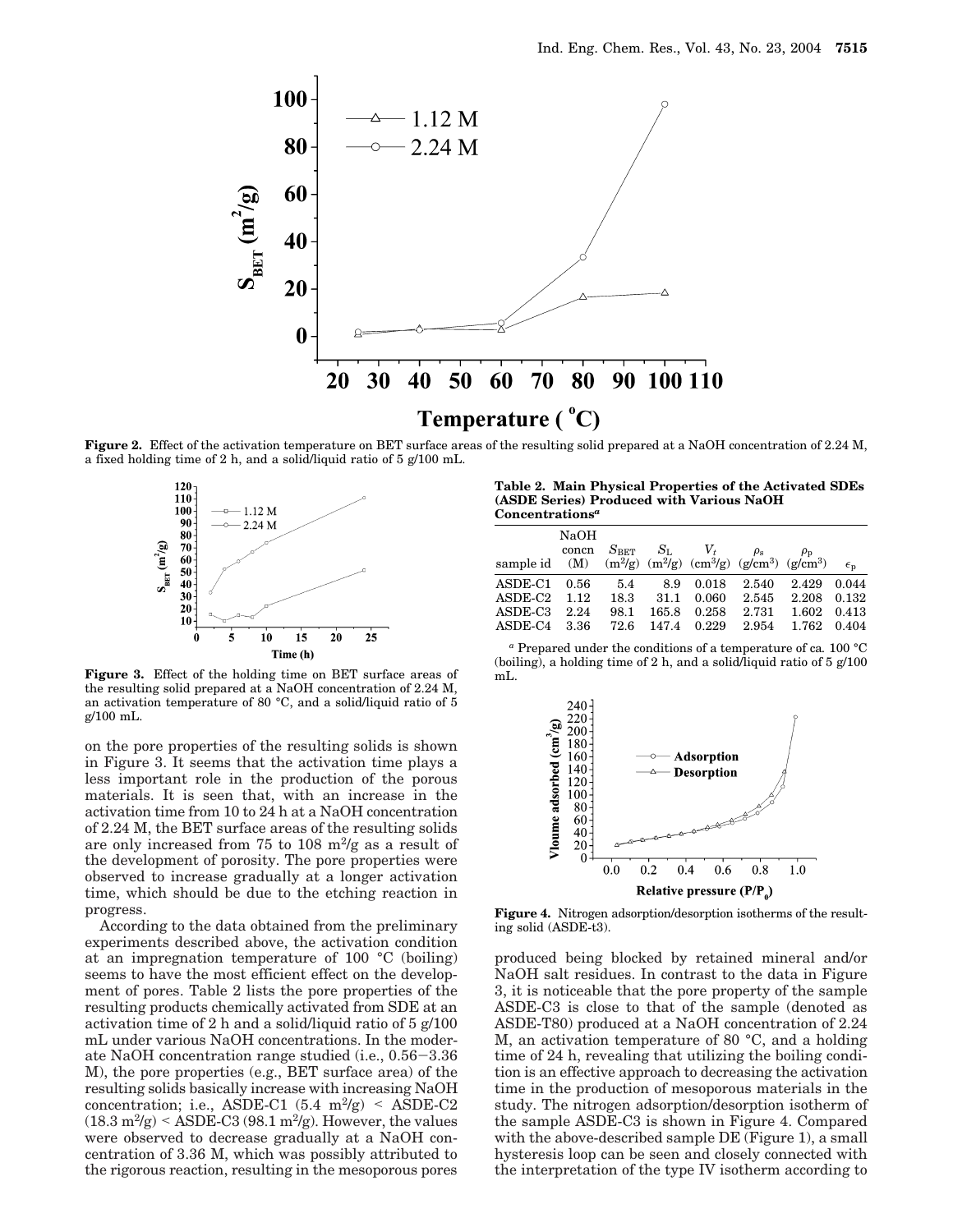**Table 3. Main Physical Properties of the ASDE Series Produced with Various Activation Times***<sup>a</sup>*

| sample id    | activation<br>time(h) | $S_{\rm BET}$<br>$(m^2/g)$ | $S_{\rm L}$<br>$(m^2/g)$ | $\rm (cm^3/g)$ | $\rho_{\rm s}$<br>$(g/cm^3)$ | $\rho_{\rm{p}}$<br>$(g/cm^3)$ | ŧп    |
|--------------|-----------------------|----------------------------|--------------------------|----------------|------------------------------|-------------------------------|-------|
| $ASDE-t1$    | $\rm 0.5$             | $^{21.3}$                  | 36.7                     | 0.075          | 2.597                        | 2.174                         | 0.163 |
| $ASDE-t2$    | 1.0                   | 38.0                       | 65.4                     | 0.150          | 2.715                        | 1.929                         | 0.290 |
| ASDE-t $3^b$ | 2.0                   | 98.1                       | 165.8                    | 0.258          | 2.731                        | 1.602                         | 0.413 |
| $ASDE-t4$    | 4.0                   | 108.9                      | 184.0                    | 0.344          | 2.829                        | 1.434                         | 0.493 |
| $ASDE-t3Nc$  | 2.0                   | 10.8                       | 21.5                     | 0.068          | 2.729                        | 2.302                         | 0.156 |

*<sup>a</sup>* Prepared under the conditions of a temperature of ca*.* 100 °C (boiling), a holding time of 2 h, and a solid/liquid ratio of 5 g/100 mL. *<sup>b</sup>* The sample ASDE-C3 is identical with the sample ASDE-t3. *<sup>c</sup>* Washed with deionized water five times to remove the salt ions and other residues.

the BDDT classification. It is well-known that the type IV isotherms are characteristic of the mesoporous materials due to the nitrogen condensation.28,30 The pore structures can be further deduced from certain shapes of the hysteresis loops. Clearly, the hysteresis loop of the sample ASDE-C3 corresponds to type H3 based on the recommendation of the International Union of Pure and Applied Chemistry (IUPAC),<sup>28</sup> which is associated with adsorbents having slit-shaped pores with wide mouths.30

The data in Table 3 list the pore properties of the ASDE series samples chemically activated from SDE at a NaOH concentration of 2.24 M. Generally, the pore properties of the resulting solids were observed to increase at higher activation time. However, it should be noted that an activation time of about 2 h was found to be optimal for higher pore properties presented in the study. As mentioned in the Experimental Section, after the chemical activation the crude products were subjected to washing with deionized water five times. It is known that washing with water removes the residues left in the resulting solids.33 Thus, the final products obtained by washing will yield a well-developed porosity in the clay structure. This point had been confirmed in our previous study,<sup>34</sup> in which a corn cob was used as a precursor to prepare activated carbon by employing the combined activation. The test was performed on the samples ASDE-t3 and ASDE-t3N. The results of pore properties before and after washing of the samples are also presented in Table 3. The results clearly show that about 90% of porosity (reflected by the BET surface area) created in the clay sample was occupied by salts and/or residues in the structure. The small surface area of the unwashed clay sample is because of salts and/or residues left in the products, blocking pore entrances to the nitrogen molecules based on the analysis of adsorption and desorption isotherms of nitrogen for determining the BET surface area. The foregoing results may be further observed in the pore size distribution curves based on the pore volumes of the Barrett-Joyner-Halenda desorption branch in the the Barrett–Joyner–Halenda desorption branch in the<br>measurement of N<sub>2</sub> isotherms,<sup>28</sup> as shown in Figure 5. It is seen that the pores of these clay samples (including ASDE-t1, ASDE-t2, ASDE-t3, and ASDE-t4), in particular ASDE-t3, have a heterogeneous distribution of pore diameters with major pore ranges below about 15 nm, which may be useful for their possible applications in adsorption from the liquid phase.

To study the substantial influence of the solid/liquid ratio on the porosity development, the chemical activations of SDE impregnated with a 2.24 M NaOH solution were carried out at a temperature of 100 °C (boiling) and an activation time of 2 h under various dosages of SDE. As shown in Figure 6, the BET surface areas of the resulting solids tend toward a gradual decrease with an increase in the dosage ranging from 5 to 25 g/100



Figure 5. Pore size distributions of the resulting solids.



**Figure 6.** Effect of the solid/liquid ratio on BET surface areas of the resulting solid prepared at a NaOH concentration of 2.24 M, an activation temperature of 100 °C (boiling), and a holding time of 2 h.

mL. The decrease in the pore property is clearly due to a lower etching rate of the reaction at a higher solid/ liquid ratio.

SEM micrographs of the surface structures of some typical samples (including DE, SDE, ASDE-T80, and ASDE-t3) are illustrated in Figure 7, showing a great difference between these samples. The porous structure examination of the precursors DE and SDE can be clearly seen in the SEM photographs (parts a and b of Figure 7, respectively), revealing the variety of shapes and macropores/open voids that give the DEs a high ability to trap solids or residues for separation from clear liquids. However, the pores can be developed and further enhanced by chemical activation during the etching reaction by NaOH, which results in the formation of some pores, as illustrated in Figure 7c,d. The sample ASDE-t3 displays a much more rough and irregular surface structure, indicating a gross attack on the exterior surface and interior pore wall. As a result, it effectively creates new pores and increases the pore properties as listed in Table 3 and shown in Figure 5.

To observe changes in the crystallinity as a result of the NaOH activation, the powder XRD patterns of some typical samples (including DE, SDE, ASDE-T80, and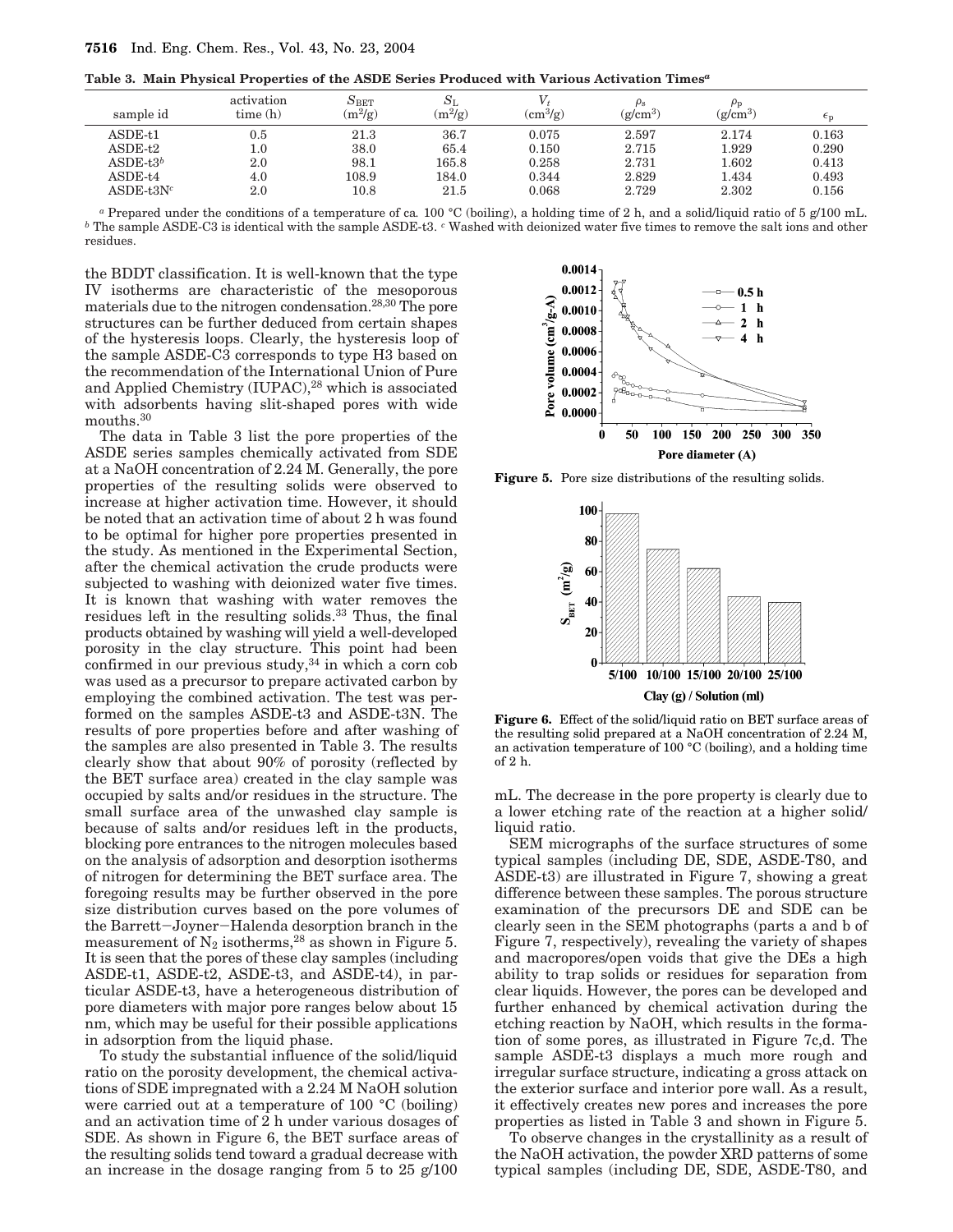

**Figure 7.** SEM photographs of the starting solids (DE and SDE) and the resulting activated solids (ASDE-T80 and ASDE-t3).



**Figure 8.** XRD diffractograms of the starting solids (DE and SDE) and the resulting activated solids (ASDE-T80 and ASDE-t3).

ASDE-t3) are shown in Figure 8. Although all of the crystalline phases belonging to the main components (e.g., silica) are clearly visible, the relative intensity can be served to elucidate the effects of the activation procedure employed on phase crystallinity. The XRD patterns in Figure 8 indicate the gradual deterioration and disappearance of the silica peaks. This phenomenon may be interpreted in terms of the etching action of NaOH on silica. In this regard, the degradation of the layered structure is indicated by the progressive loss in the peak intensity of the silica peaks as the severity of NaOH activation increases, showing that the resulting sample ASDE-t3 has a lower resistance to NaOH attack, and its pore property is thus enhanced at the boiling activation conditions. For example, the intensity ratio of ASDE-t3 to ASDE-T80 at the silica peak  $(2\theta = 21.6 - 22.0)$  is only 30%. Similar results on acid-activated 21.6-22.0) is only 30%. Similar results on acid-activated clays have been recorded in the literature.35-<sup>39</sup> It was also found from Figure 8 that the XRD of the samples



**Figure 9.** FTIR spectra of the starting solids (DE and SDE) and the resulting activated solids (ASDE-T80 and ASDE-t3).

ASDE-T80 and ASDE-t3 exhibits some lines of reflections at  $2\theta$  of  $25-30^{\circ}$ , which are indicative of the probable presence of extraneous impurities such as calcite, quartz, and feldspar.36

In the series activated with NaOH, the loss of crystallinity and the appearance of amorphous silica were also observed in the FTIR spectra of the samples DE, SDE, ASDE-T80, and ASDE-t3 displayed in Figure 9. Clearly, characteristic bands due to silicate structure are seen between  $1400$  and  $400$  cm<sup>-1</sup>. Some significant differences between the natural and activated solids can be observed, mainly those corresponding to Si-O bonds in the tetrahedral sheet. The wide bands centered at ca.  $1090 \text{ cm}^{-1}$  should be due to Si-O-Si in-plane vibration (asymmetric stretching).35,38 Also, the progressive broadening of the band when NaOH etching attack progresses indicates that the structures of the resulting solids become more and more amorphous, which is significantly consistent with the results on the morphology of the underlying clay structure from the SEM (Figure 7) and XRD (Figure 8). Similar observations can be seen for the band centered at ca.  $795 \text{ cm}^{-1}$ , which is also characteristic of silica. Again, the intensity of the band obviously decreases with NaOH activation. This may be attributed to the progressive leaching or removal of silicon cations owing to the alkaline etching as described above.

It is well-known that clays are effective natural adsorbents because of their lamellar structures and negatively charged surfaces, which make them good cation adsorbents by ion exchange. The surface charges (denoted as the *ê* potential) of the DE may arise from their functional groups at the surface such as  $-OH$ .<sup>18</sup> Figure 10 shows the *ê* potential values of the samples SDE and ASDE-t3 as a function of pH. As an analytical comparison, the reference sample silicate was also carried out in this study. As shown in Figure 10, the surface charge decreases as the pH increases. It is noted that, as the pH is increased, the surface hydroxides lose their protons in response to the increasing number of negatively charged sites. Thus, the surface of the activated clay at the experimental conditions (i.e., pH > 3.0) will exhibit negative charges mainly because of the variable charge from pH-dependent surface hydroxyl sites. From the data of the  $\zeta$  potential vs pH, the isoelectric point or pH of the point of zero charge (i.e.,  $pH_{pzc}$ ) of the clay/water system was thus determined to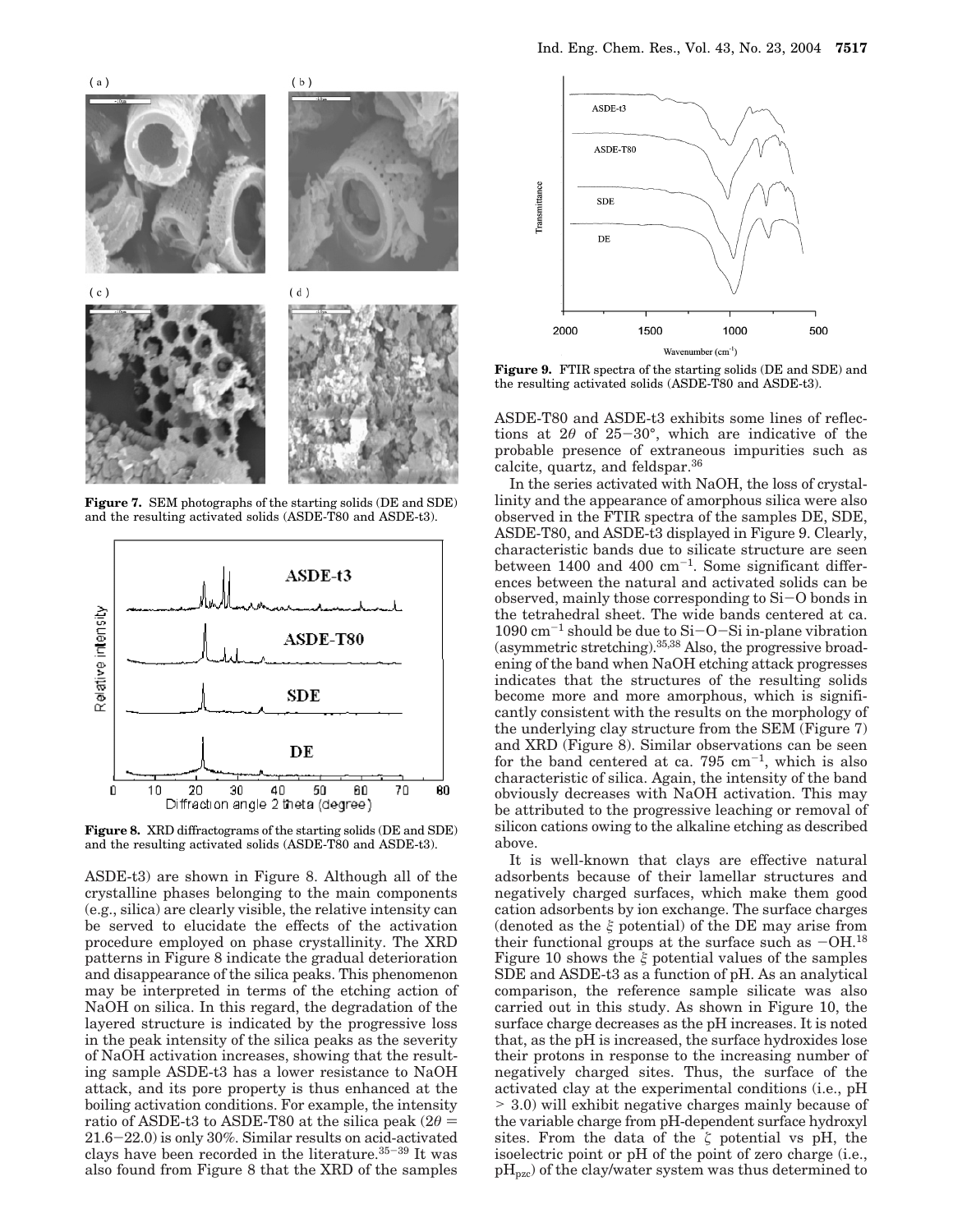

**Figure 10.** Plots of  $\xi$  potential vs pH of the starting solid (SDE) and the resulting activated solid (ASDE-t3).



**Figure 11.** Pseudo-second-order adsorption kinetics of methylene blue onto (a) DE and (b) ASDE-t3 adsorbents with dosages of 5 g/2 L and 1.0 g/2 L, respectively. Adsorption conditions: initial concentrations =  $5-25$  mg/dm<sup>3</sup>, temperature =  $25$  °C, pH = 7.0, and agitation  $speed = 400$  rpm. Symbols: experimental data. Full lines: calculated from eq 2 and Table 4.

be about 2.0, which is very close to the  $\rm pH_{pze}$  values of silicon dioxide at 2.0 and montmorillonite at  $2.5^{40}$ 

**3.2. Adsorption Properties.** In the adsorption experiments, the resulting solid ASDE-t3 and the starting material DE were chosen as adsorbents. The adsorption test revealed that the rate of adsorption of the cationic dye onto the clay adsorbent was extremely fast and quickly approached a plateau, showing considerable significance in the ion-exchange process. The effect of the initial dye concentration on the adsorption intake of methylene blue at an initial pH of 7.0, a temperature of 25 °C, and a mixing speed of 400 rpm is shown in Figure 11, where the experimental data are indicated as discrete points and those thus obtained from the pseudo-second-order kinetic model by solid lines, as described with its linear form31,32,41

$$
t/q_t = 1/(kq_e^2) + (1/q_e)t \tag{2}
$$

where  $k$  is the pseudo-second-order rate constant  $(g/mg)$ min), *q*<sup>e</sup> is the amount of methylene blue adsorbed at

**Table 4. Kinetic Parameters for Methylene Blue Adsorption onto DE and ASDE-t3 at 25** °**C**

| adsorbent   | $C_0$<br>(mg/L) | k<br>(g/mg·min) | $q_{e}$<br>(mg/g) | correlation<br>coefficient | $C_{\rm e}$<br>(mg/L) |
|-------------|-----------------|-----------------|-------------------|----------------------------|-----------------------|
| $DE^a$      | 5               | 0.130           | 1.571             | 1.0000                     | 1.073                 |
|             | 10              | 0.113           | 1.758             | 0.9999                     | 5.604                 |
|             | 15              | 0.045           | 1.943             | 0.9995                     | 10.142                |
|             | 20              | 0.307           | 2.187             | 1.0000                     | 14.533                |
|             | 25              | 0.026           | 2.856             | 0.9993                     | 17.859                |
| ASDE- $t3b$ | 5               | 0.0038          | 9.990             | 0.9997                     | 0.005                 |
|             | 10              | 0.0012          | 15.504            | 0.9960                     | 2.248                 |
|             | 15              | 0.0012          | 18.315            | 0.9968                     | 5.843                 |
|             | 20              | 0.0009          | 19.960            | 0.9970                     | 10.020                |
|             | 25              | 0.0009          | 21.142            | 0.9933                     | 14.429                |

<sup>*a*</sup> Adsorption conditions: adsorbent dosage =  $5$  g/2.0 L<sup>1</sup>, agitation speed = 400 rpm, pH = 7, and temperature =  $25$  °C. <sup>b</sup> Adsorption conditions: adsorbent dosage  $=$  1 g/2.0 L<sup>1</sup>, agitation speed = 400 rpm,  $pH = 7$ , and temperature = 25 °C.

**Table 5. Parameters in Langmuir and Freundlich Isotherm Models of Methylene Blue onto DE and ASDE-t3 at 25** °**C**

|                             |               | Langmuir         |            | Freundlich                                            |  |                            |
|-----------------------------|---------------|------------------|------------|-------------------------------------------------------|--|----------------------------|
| adsorbent $(mg/g)$ $(L/mg)$ | $q_{\rm m}$   | $K_{\mathrm{L}}$ | $\,R^2$    | $K_{\mathrm{F}}$<br>$[mg/g (L/mg)^{1/n}]$ 1/ <i>n</i> |  | $\mathbb{R}^2$             |
| DE<br>$ASDE-13$             | 2.24<br>18.48 | 270.5 0.9093     | 2.1 0.5577 | 1.45<br>15.78                                         |  | 0.17 0.7042<br>0.09 0.9666 |

equilibrium (mg/g), and  $q_t$  is the amount of methylene blue adsorbed at time *t* (mg/g). Rate parameters *k* and *q*<sup>e</sup> can be directly obtained from the intercept and slope of the plot of  $t/q_t$  vs  $t$ . Values of  $k$  and  $q$ , computed from eq 2, are listed in Table 4. It is clear that the kinetics of methylene blue adsorption on the NaOH-activated adsorbent follows this model with regression coefficients of higher than 0.99 for all of the systems in this study. Also, the adsorption capacity (i.e.,  $q_e$ ) indicates an increase with the initial concentration of methylene blue.

Two common isotherm equations have been applied to model the isotherms in the present study: Langmuir and Freundlich models.<sup>8,41</sup>

Langmuir: 
$$
1/q_e = 1/[(K_{\text{L}}q_{\text{m}})C_e] + 1/q_{\text{m}}
$$
 (3)

$$
\text{Freundlich:} \quad q_{\text{e}} = K_{\text{F}} C_{\text{e}}^{1/n} \tag{4}
$$

In eq 3,  $C_e$  and  $q_e$  are the concentration (mg/L) and amount (mg/g) of methylene blue adsorbed at equilibrium, respectively, *K*<sup>L</sup> is a direct measure for the intensity of the adsorption process ( $L/mg$ ), and  $q<sub>m</sub>$  is a constant related to the area occupied by a monolayer of the absorbate, reflecting the adsorption capacity (mg/ g). From a plot of  $1/q_e$  vs  $1/C_e$ ,  $q_m$  and  $K_l$  can be determined from its slope and intercept. In eq  $4$ ,  $K_F$  is a constant for the system, related to the bonding energy.  $K_F$  can be defined as the adsorption or distribution coefficient and represents the quantity of dye adsorbed onto adsorbents for a unit equilibrium concentration (i.e.,  $C_e = 1$  mg/dm<sup>3</sup>). The slope  $1/n$ , ranging between 0 and 1, is a measure of the adsorption intensity or surface heterogeneity.

Table 5 presents the results of Langmuir and Freundlich isotherm fits by using the adsorption capacity data at 25 °C. Obviously, it can be seen that the Freundlich model yields a somewhat better fit than the Langmuir model, as reflected with correlation coefficients  $(R<sup>2</sup>)$ . The adsorption isotherms revealed that the activated clay adsorbent can quickly uptake 18.5 mg/g in a relatively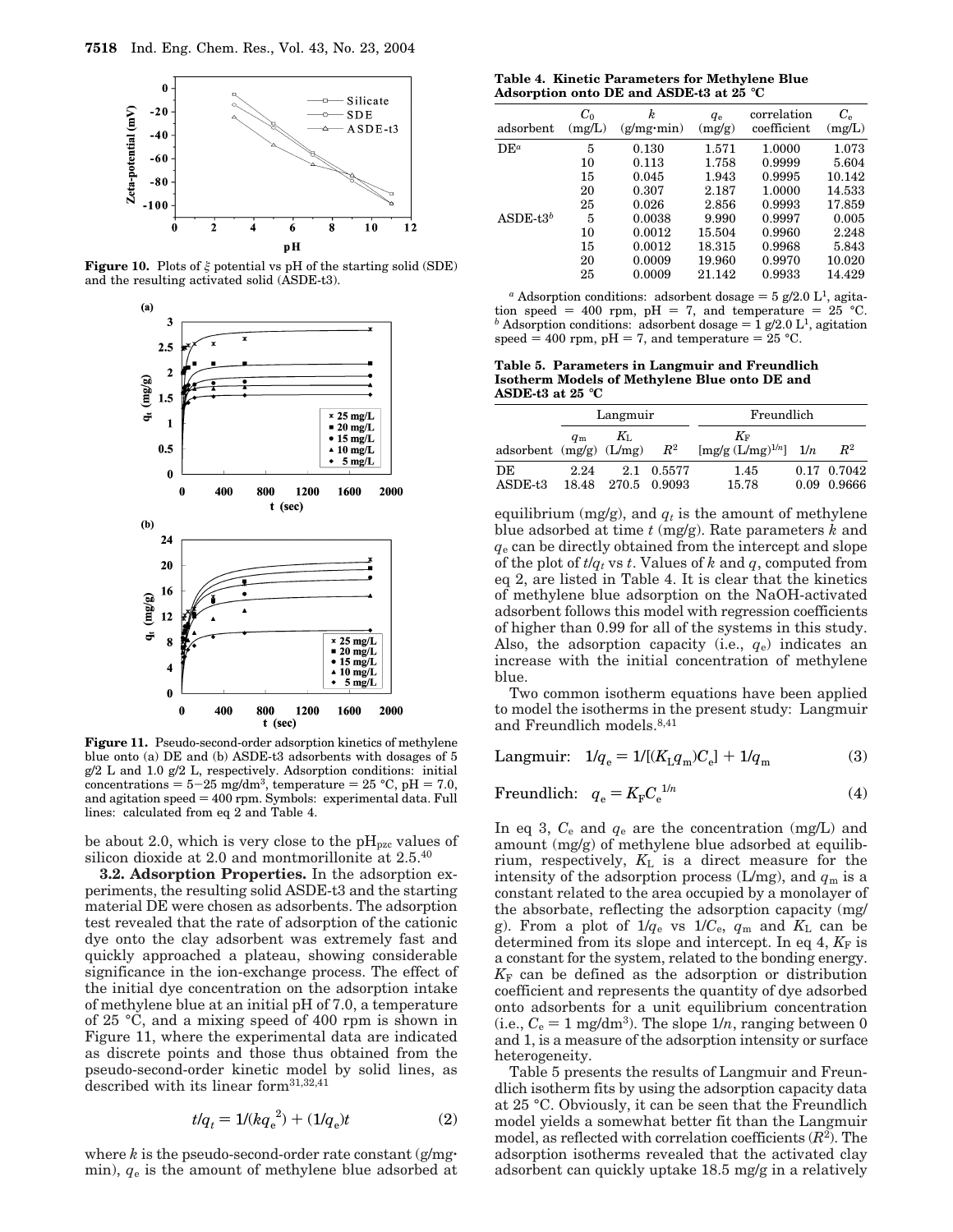low concentration of the basic dye in an aqueous medium. As is also illustrated in Table 5, the value of  $1/n$  is far below 1.0, which indicates a favorable adsorption isotherm. It was further found that the determined parameters of the isotherm equations were highly consistent with the pore properties of these two adsorbents as listed in Tables 1 and 3. The maximum adsorption capacity of methylene blue, *q*m, was much higher than that of other potential adsorbents such as fly ash and zeolite. <sup>42</sup>

#### **4. Conclusions**

In conclusion, the etching treatment of SDE changes the surface properties by using alkaline activation methods. The porosities of the resulting solids thus obtained in the study are over 0.4, indicating that these samples are type IV with a hysteresis loop corresponding to type H3 from nitrogen isotherms. This observation was also in close agreement with the results of SEM, XRD, and FTIR. In contrast, the optimal mesoporous material thus prepared and the starting material (i.e., DE) were used as mineral adsorbents for adsorption of methylene blue (basic dye 9) at 25 °C. The adsorption kinetics of methylene blue under various initial dye concentrations can be well described with the pseudo-second-order reaction model. The physical properties of the two adsorbents were consistent with the parameters obtained from the fittings of the common isotherms.

#### **Acknowledgment**

This research was supported by National Science Council (NSC), Taipei, Taiwan, under Contract NSC 92- 2211-E-041-009.

#### **Literature Cited**

(1) Engh, K. R. Diatomite. In *Kirk*-*Othmer Encyclopedia of Chemical Technology*, 4th ed.; Howe-Grant, M., Ed.; John Wiley & Sons: New York, 1993; Vol. 8, p 108.

(2) Manning, D. A. C. *Introduction to Industrial Minerals*; Chapman & Hall: London, 1995.

(3) Lemonas, J. F. Diatomite. *Am. Ceram. Soc. Bull.* **1997**, *76* (6), 92.

(4) Korunic, Z. Review: Diatomaceous Earths, a Group of Natural Insecticides. *J. Stored Prod. Res.* **1998**, *34*, 87.

(5) Agdi, K.; Bouaid, A.; Martin Esteban, A.; Fernandez Hernando, P.; Azmani, A.; Camara, C. Removal of Atrazine and four Organophosphorus Pesticides from Environmental Waters by Diatomaceous Earth-Remediation Method. *J. Environ. Monit.* **2000**, *2*, 420.

(6) Wei, M. S.; Huang, K. H. Recycling and Reuse of Industrial Wastes in Taiwan. *Waste Manage.* **2001**, *21*, 93.

(7) Leboda, R.; Skubiszewska-Zieba, J.; Charmas, B.; Chodorowski, S.; Pokrovskiy, V. A. Carbon-Mineral Adsorbents from Waste Materials: Case Study. *J. Colloid Interface Sci.* **2003**, *259*, 1.

(8) Noll, K. E.; Gounaris, V.; Hou, W. S. *Adsorption Technology for Air and Water Pollution Control*; Lewis: Chelsea, MI, 1992.

(9) Al Duri, B. Introduction to Adsorption. In *Use of Adsorbents for the Removal of Pollutants from Wastewaters*; McKay, G., Ed.; CRC Press: Boca Raton, FL, 1996.

(10) Reife, A.; Freeman, H. S. Carbon Adsorption of Dyes and Selected Intermediates. In *Environmental Chemistry of Dyes and Pigments*; Reife, A., Freeman, H. S., Eds.; John Wiley & Sons: New York; 1996.

(11) Pollard, S. J. T.; Fowler, G. D.; Sollars, C. J.; Perry, R. Low-Cost Adsorbents for Waste and Wastewater Treatment: a Review. *Sci. Total Environ.* **1992**, *116*, 31.

(12) Allen, S. J. Types of Adsorbent Materials. In *Use of Adsorbents for the Removal of Pollutants from Wastewaters*; McKay, G., Ed.; CRC Press: Boca Raton, FL, 1996.

(13) Ramakrishna, K. R.; Viraraghavan, T. Dye Removal Using Low Cost Adsorbents. *Water Sci. Technol.* **<sup>1997</sup>**, *<sup>36</sup>* (2-3), 189.

(14) Bailey, S. E.; Olin, T. J.; Bricka, R. M.; Adrian, D. D. A Review of Potentially Low-Cost Sorbents for Heavy Metals. *Water Res.* **1999**, *33*, 2469.

(15) Gupta, V. K.; Ali, I. Adsorbents for Water Treatment: Low-Cost Alternatives to Carbon. In *Encyclopedia of Surface and Colloid Science*; Hubbard, A. T., Ed.; Marcel Dekker: New York, 2002.

(16) Yang, R. T. *Gas Separation by Adsorption Processes*; Butterworth: Boston, 1987.

(17) Lin, S. H. Adsorption of Disperse Dye by Various Adsorbents. *J. Chem. Technol. Biotechnol.* **1993**, *58*, 159.

(18) Al-Ghouti, M. A.; Khraisheh, M. A. M.; Allen, S. J.; Ahmad, M. N. The Removal of Dyes from Textile Wastewater: a Study of the Physical Characteristics and Adsorption Mechanisms of Diatomaceous Earth. *J. Environ. Manage.* **2003**, *69*, 229.

(19) Shawabkeh, R. A.; Tutunji, M. F. Experimental Study and Modeling of Basic Dye Sorption by Diatomaceous Clay. *Appl. Clay Sci.* **2003**, *24*, 111.

(20) Miller, F. M. *Chemistry: Structure and Dynamics*; McGraw-Hill: New York, 1984.

(21) Hawkinson, T. E.; Korpela, D. B. Chemical Hazards in Semiconductor Operations. In *Semiconductor Safety Handbook: Safety and Health in the Semiconductor Industry*; Bolmen, R. A., Jr., Ed.; Noyes: Westwood, NJ, 1997.

(22) Hasnuddin Siddiqui, M. K. *Bleaching Earths*; Pergamon: London, 1968.

(23) Vicente-Rodriguez, M. A.; Suarez, M.; Banares-Munoz, M. A.; Lopez-Gonzalez, J. D. Comparative FT-IR Study of the Removal of Octahedral Cations and Structural Modifications during Acid Treatment of Several Silicates. *Spectrochim. Acta, Part A* **1996**, *52*, 1685.

(24) Kooli, F.; Jones, W. Characterization and Catalytic Properties of a Saponite Clay Modified by Acid Activation. *Clay Miner.* **1997**, *32*, 633.

(25) Mahmoud, S.; Saleh, S. Effect of Acid Activation on the De-*tert*-butylation Activity of Some Jordanian Clays. *Clays Clay Miner.* **1999**, *47*, 481.

(26) Kurama, H.; Zimmer, A.; Reschetilowski, W. Chemical Modification Effect on the Sorption Capacities of Natural Clinoptilolite. *Chem. Eng. Technol.* **2002**, *25*, 301.

(27) Espantaleon, A. G.; Nieto, J. A.; Fernandez, M.; Marsal, A. Use of Activated Clays in the Removal of Dyes and Surfactants from Tannery Wastewaters. *Appl. Clay Sci.* **2003**, *24*, 105.

(28) Gregg, S. J.; Sing, K. S. W. *Adsorption, Surface Area and Porosity*, 2nd ed.; Academic Press: London, 1982.

(29) Smith, J. M. *Chemical Engineering Kinetics*, 3rd ed.; McGraw-Hill: New York, 1981.

(30) Richardson, J. T. *Principles of Catalyst Development*; Plenum Press: New York, 1989.

(31) Tsai, W. T.; Lai, C. W.; Hsien, K. J. Effect of Particle Size of Activated Clay on the Adsorption of Paraquat from Aqueous Solution. *J. Colloid Interface Sci.* **2003**, *263*, 29.

(32) Tsai, W. T.; Lai, C. W.; Hsien, K. The Effects of pH and Salinity on Kinetics of Paraquat Sorption onto Activated Clay J*. Colloids Surf. A* **2003**, *224*, 99.

(33) Ahmadpour, A.; Do, D. D. The Preparation of Active Carbons from Coal by Chemical and Physical Activation. *Carbon* **1996**, *34*, 471.

(34) Tsai, W. T.; Chang, C. Y.; Wang, S. Y.; Chang, C. F.; Chien, S. F.; Sun, H. F. Preparation of Activated Carbons from Corn Cob Catalyzed by Potassium Salts and Subsequent Gasification with CO2. *Bioresour. Technol.* **2001**, *78*, 203.

(35) Vicente Rodriguez, M. A.; Suarez Barrios, M.; Lopez Gonzalez, J. D.; Banares Munoz, M. A. Acid Activation of a Ferrous Saponite (Griffithite): Physico-Chemical Characterization and Surface Area of the Products Obtained. *Clays Clay Miner.* **1994**, *42*, 724.

(36) Bovey, J.; Jones, W. Characterization of Al-Pillared Acid Activated Clay Catalysts. *J. Mater. Chem.* **1995**, *5*, 2027.